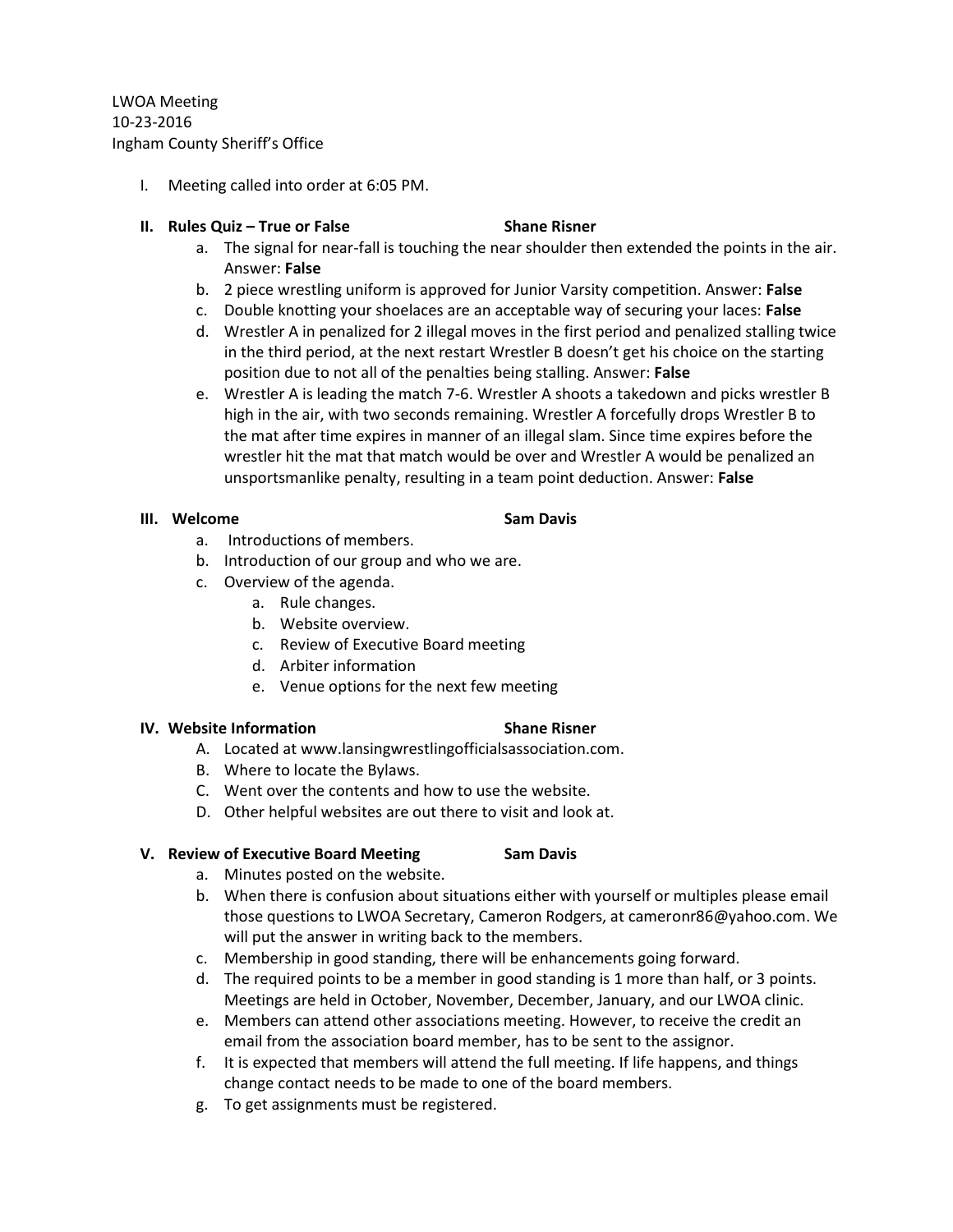- h. It was discussed to look at having an early registration and earlier assignments.
	- i. Mike Gannon made a motion to allow the executive board to explore and draft a document the option of collecting membership dues collected by July  $1<sup>st</sup>$  of that year and assessing a late fee if not received by that date. With this, assignments will be released by September  $1<sup>st</sup>$  of that year. The motion was second by Paul Anderson.
	- ii. Shane will send out a survey monkey to figure out what the membership wants as a late fee.
	- iii. The secretary will be responsible for a confirmation and receipt of payment.

# **VI. Preparing for the season Shane Risner**

- 
- a. Words and actions must match. b. Contact school administration.
- c. Be professional on and off the mat.
- d. Have pre-meet meeting with both coaches and wrestlers.
- e. Handle conflicts in a professional manner.
- f. Keep calendars up to date and accept the assignments.
- g. Be humble.
- h. Communication with scorers, timers, and table help.
- i. Never sell out your partner.
- j. Pass on your knowledge.

### **VII. Arbiter review Lee Rodgers**

- a. Did a quick review of the by-laws.
- b. Officials are independent contractors. Once a contract is assigned the contract can't be pulled unless it is replaced. However, as our by-laws indicate assignor can elect to not assign you any further contracts due to disciplinary reasons. The schools can request the assignor not to send certain officials to their venues. As our by-laws indicate you have to be a member in good standing.
- c. How to sign in.
- d. Block dates.
- e. Contact site administration and the assignor 48 hours in advanced to confirm.
- f. Keep calendar up to date through the year.
- g. How to find officials contact information.
- h. Only the assignor can replace your assignment. In the event of an emergency contact the assignor by phone.

### **VIII. Rule Changes for 2016-2017 Shane Risner / Sam Davis**

- a. No major changes.
- b. Shoelaces must be either taped or secured by the Velcro attached to the shoe.
- **c.** It is now to be called potential dangerous the minute the bottom wrestler is lifted off the mat when his arm is trapped **and wrestling is to be stopped.**

# **IX. Announcements**

- a. Next meeting is November 13th at 6 pm at DeWitt High School, and we will be on the mat. Check the web site for more information about anything else.
- b. The December meeting will either be back at the High School or the MHSAA building.
- c. The Bill Allen/LWOA clinic is scheduled for 12/3 at DeWitt High School.